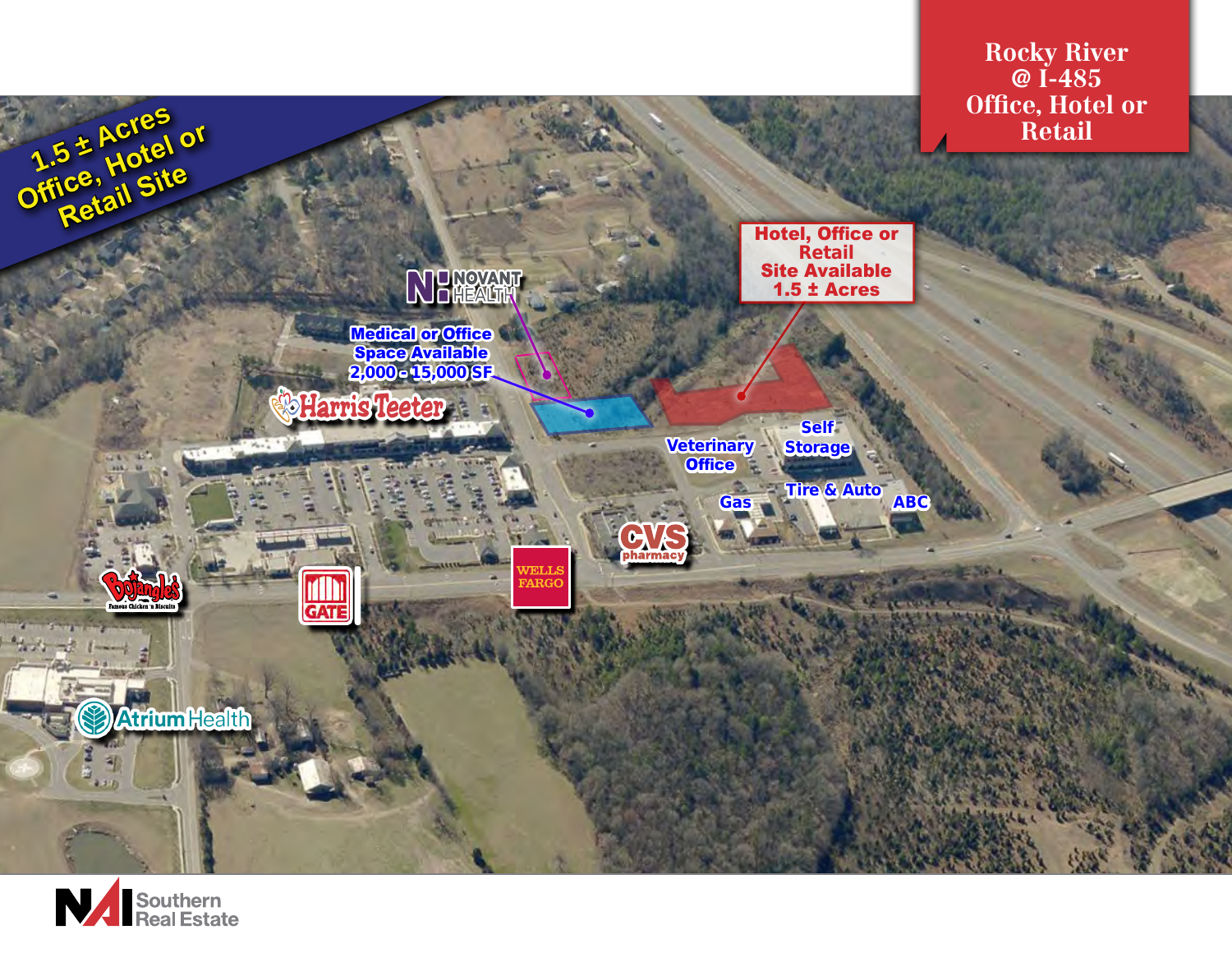## **Rocky River @ I-485 Office, Hotel or Retail**